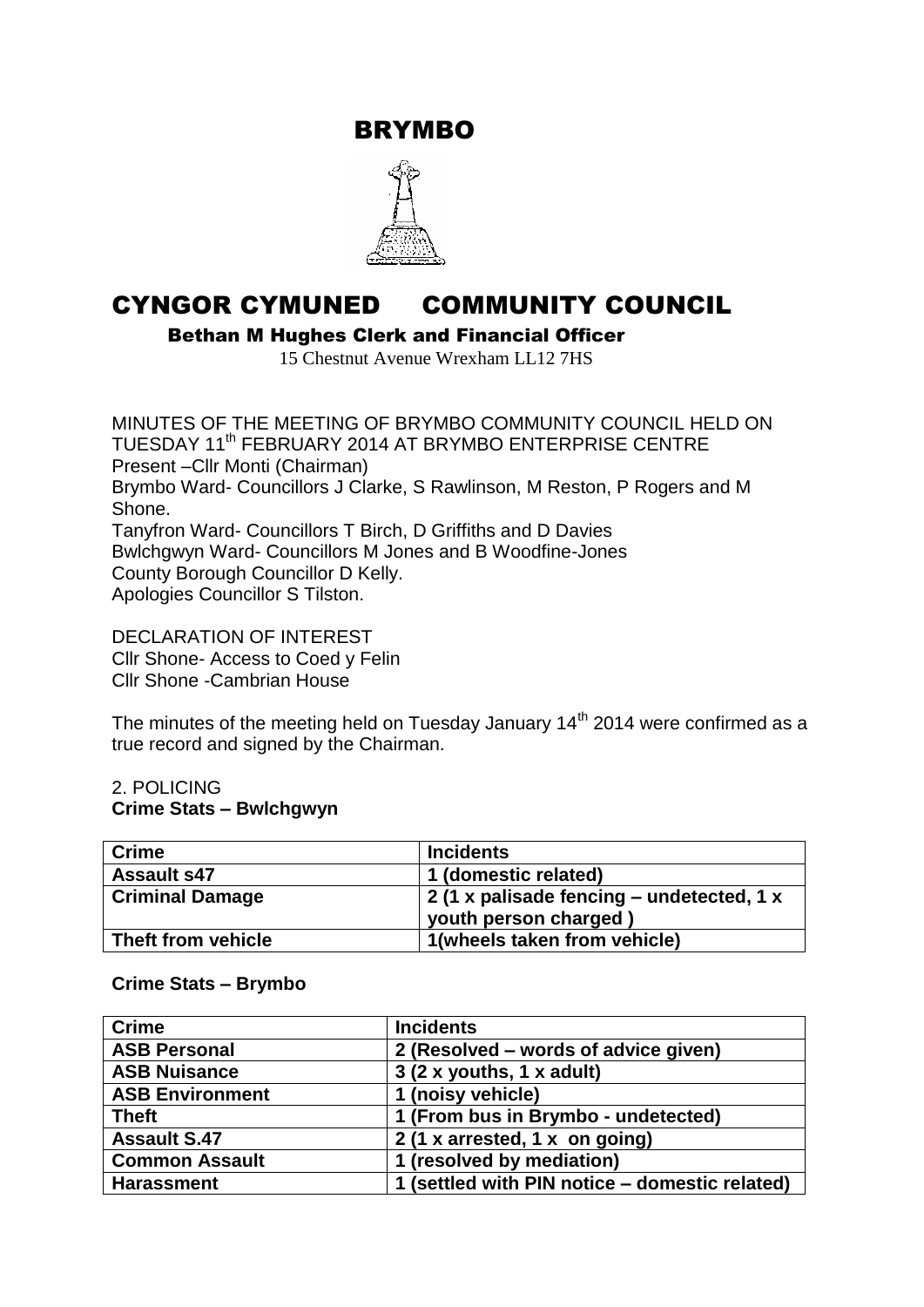**Crime Stats – Tanyfron**

| <b>Crime</b>             | <b>Incidents</b>                              |
|--------------------------|-----------------------------------------------|
|                          |                                               |
| <b>Burglary Dwelling</b> | 1 (Entry gained items taken – on-going)       |
| <b>Criminal Damage</b>   | 2 (1 x to be non-crime, 1 x damage to vehicle |
|                          | on-going)                                     |
| <b>Drugs Offence</b>     | 1 (person charged)                            |

## **3. COUNTY BOROUGH COUNCILLOR'S REPORTS**

Cllr Kelly had requested that an e-mail be circulated prior to the meeting to all CC's referring to Commonwealth day. The village of Bwlchgwyn had been selected as the site to raise the Commonwealth flag on March  $10<sup>th</sup>$  2014 in the County of Wrexham. Cllr Birch said that this was a great honour and hoped that many councillors would attend on the day.

Cllr Rogers told members that WCBC had submitted a grant application to the Welsh Government on behalf of Brymbo library. He said that officers in the near future would like to meet with Brymbo Councillors with regards to BCC making a financial contribution towards the running costs of the library. Dates would be suggested for informal discussions.

The skate park project in Brymbo was progressing. Tenders were in and Cllr Rogers said that he would know more at the next meeting.

Cllr Shone asked both CBC's about the announcement that WAG had granted 1 ½ million pounds to local authorities to maintain play equipment. He said that Flintshire had been awarded £68000.00 and asked what WCBC had been granted. Cllr Kelly said that this had been misrepresented in the press and the funding was towards play schemes and maintaining its equipment.

Cllr Griffiths said that he had been told by residents that the doctor's surgery in Brymbo had closed. He was assured that it had not. He said that he had consulted the Health board about the growing number of properties in Tanyfron and had been told that they would look at the situation as they were not aware of the increase in housing in the village.

## **4. CAMBRIAN HOUSE**

The Clerk circulated a copy of the minutes of the sub-committee for Councillors to read. Cllr Jones addressed members and said that a number of options had been discussed with regard to the future of Cambrian House. Firstly the sale of the building, secondly the conversion to flats for rental, thirdly consideration to use the offices as a library, fourthly splitting the building into offices and separate workshop and finally, the option to market the property despite an offer having been made from a third party.

With the first option, it had been agreed at the sub-committee that Cllr Jones was to approach a number of Agents to obtain a valuation for Cambrian House. Cllr Jones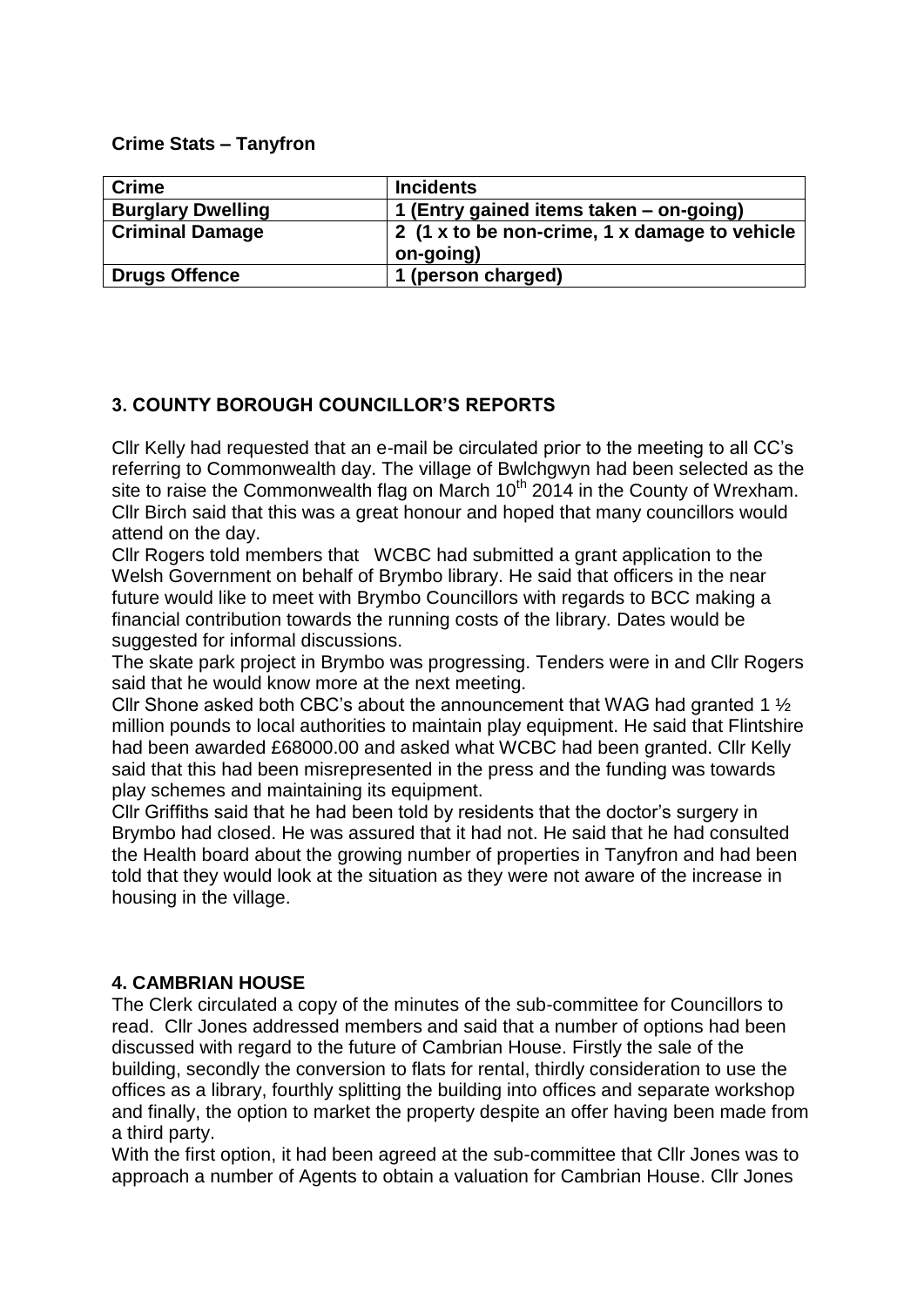had obtained 3 valuations. Kent Jones valued the whole site at between 125k and 150k, Jones Peckover valued the site between 100k and 120k, and Bowen Son and Watson had suggested a value of approx. 150k.If members agreed to sell the building a decision would have to be made with regards to the length of time it should be marketed, with options of 1 month, 2 months and 3 months and the property would be on the market until sold and the price would be reviewed monthly. Discussions had taken place with regard to selling the property with outline planning permission however the agents said that this would not significantly increase the value of the site as building plots would sell for approx. 20k. in the area therefore little would be gained from for obtaining planning permission.

The second option of converting the building into flats had been suggested to 2 of the prospective Agents and both were of the opinion that the market for rental property was not strong and existing flats in the area were not selling.

The third option of converting the offices into a library would require significant investment and the access both to the building and the site were deemed unsuitable. The fourth option of splitting the building into offices and separate workshop was considered, however rental would be an issue as it had not been possible to rent the offices for the previous 6 months despite it being advertised.

The final option of marketing the property despite previously receiving an offer from an interested party was considered by the sub-committee as it felt strongly that it would not be correct procedure to accept this offer without offering Cambrian House on the open market. The sub-committee had asked Cllr Jones to approach agents, Kent Jones and Bowen Son & Watson to ascertain fees if members agreed to sell the building.

The sub-committee discussed in length the way forward. Cllr Shone said that only offers above an agreed figure should be invited whilst other members disagreed and decided that the property when marketed would be offered in the region of 150k. Cllr Shone said that offers would need to be given to BCC without identifying the party to allow the CC to make decisions without prejudice to one party or another. This was agreed.

Cllr Shone also wanted to make agents identify the intended use of the property. This was debated and was decided that other legislation and authorities were better placed to control this than BCC.

Cllr Shone had declared an interest at the previous sub-committee meeting and therefore at this point left the meeting. Cllr Birch suggested that the Clerk be asked to write to the agents regarding the existing offer to explain the reasons why the property would be offered on the open market if agreed at full Council.

Questions had been raised previously surrounding the existence of covenants on the property. Copies of the deeds had been purchased from land registry and the deeds stated that the conveyance information had been lost prior to registration and any covenants could still be applied. Also, questions had been raised regarding tax implications of the sale. The Clerk had contacted the solicitors and was waiting their reply. Cllr Reston had made enquiries and although the Welsh Assembly did not recognise Community Council's as local authorities HMRC appears to recognise them as local authorities. This was to be clarified by Susan Élan Jones. The sub-committee agreed to recommend that Cambrian House be put on the

market for sale, with a guide price of 150k, with Bowen Son & Watson acting as agents, and that it would be reviewed monthly. The Clerk clarified that the subcommittee did not have delegated power and therefore any decision would need to be made at full Council.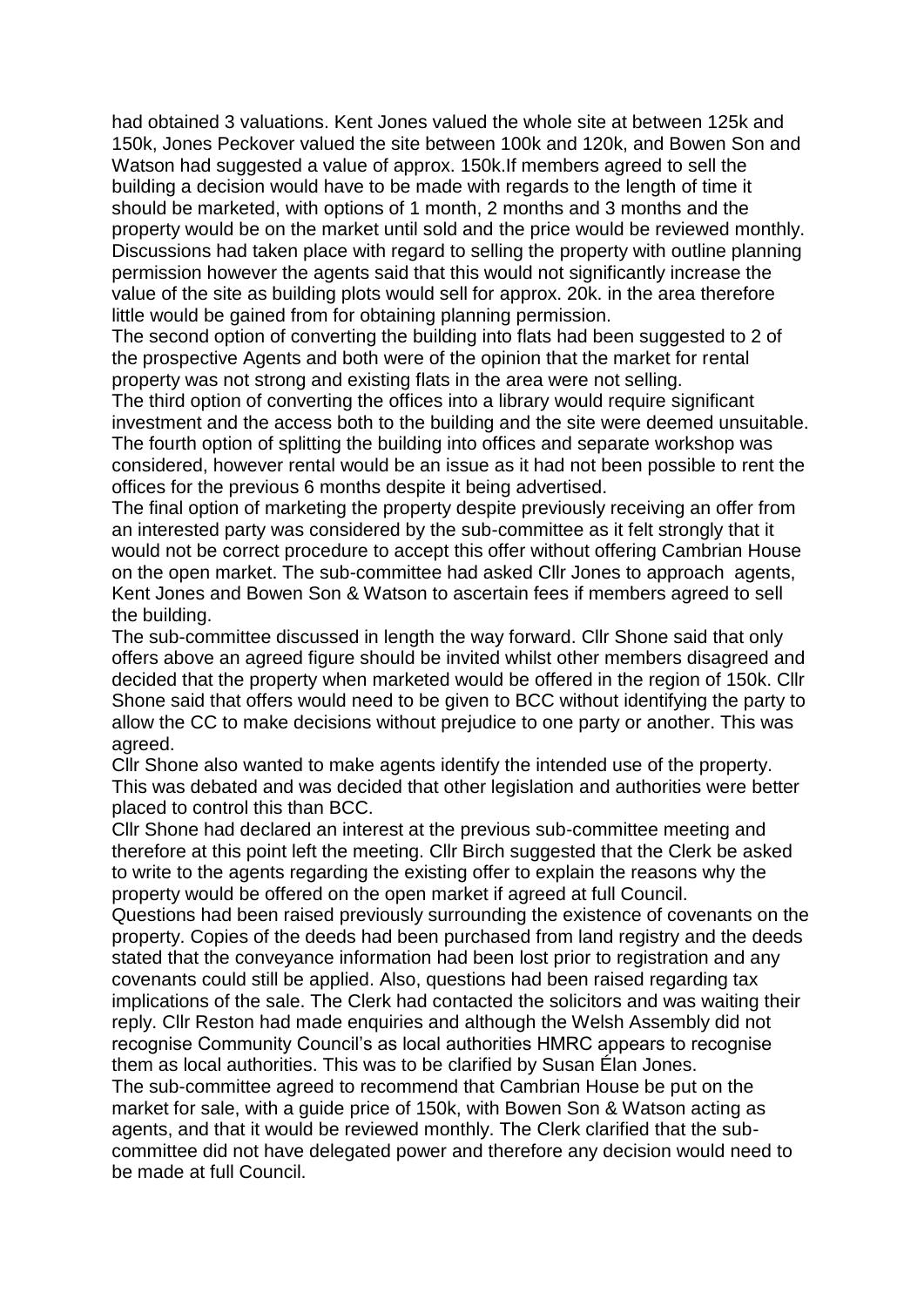Cllr Jones told members that fees had been obtained from 2 agents. Bowen Son & Watson was 1% of the value of the sale, or £1500.00 & VAT.

Kent Jones was 1 ½ % & VAT.

Cllr Jones told members that at 5 o clock that evening she had received information from Bowen Son & Watson with regards to another option for the building. The option was for a joint venture with a housing association to transform the building into affordable housing in the area. Cllr Jones had discussed this with Kent Jones who had said there was no market for flats in the area. Cllr Shone said that with this option the advantages would be that the CC would receive an income. He said that there was a shortage of affordable properties for young people to rent. Cllr Rogers said that he was sceptical of a joint venture with a housing assoc. as the site was a complex one. Cllr Clarke said that when he attended the training course after becoming a Councillor the training organisation had made Councillors aware of legal costs with these ventures as rent arrears were a significant problem. Cllr Birch said that the villages of Tanyfron and Bwlchgwyn were faced with closing Community Centres as the CC could not fund them, however he thought it grossly unfair that the CC were spending £15000.00 on Cambrian House annually. Cllr Jones said that the housing assoc. option was a concern as the CC would not have the money to fund it. Cllr Monti said that the CC needed to make a decision on the future of Cambrian House.

Cllr Clarke proposed that Brymbo Community Council agree to the recommendation of the sub-committee, which was to place the property on the open market for offers in the region of 150k. This was seconded by Cllr Woodfine-Jones. There was no amendment. A vote was taken. A majority of 9 votes were in favour and the motion was carried. Cllr Birch proposed that Bowen Son & Watson be requested to act as agents. This was seconded by Cllr Clarke. A vote was taken. 8 were in favour and the motion was carried.

The sub-committee had requested that the Clerk write to the party who had shown interest in renting part of the building to advise them of the decision taken.

## **5. ROADS**

No further information.

## **6. BUS SHELTER SERVICES AND STOPS**

No further information.

## **7. PLAYING FIELDS AND PLAYGROUNDS**

No further information.

## **8. FOOTPATHS/LIGHTING**

Cllr Roger said that on the annual inspection by the maintenance company serious faults had been found. Some repairs were urgent whilst others could be held back until the next financial year. The total cost for all the faults reported was approx. £7222. The repairs that needed prioritising totalled approx. £4340.00. Cllr Monti said that the issue of health and safety was paramount. Cllr Birch said that the CC had a responsibility to residents and the work needed to be done. Members agreed that all the critical repairs totalling £4340.00 should be carried out immediately and the remainder during the next financial year. Cllr Birch proposed this and was seconded by Cllr Woodfine-Jones. A vote was taken. There were 9 votes in favour. The motion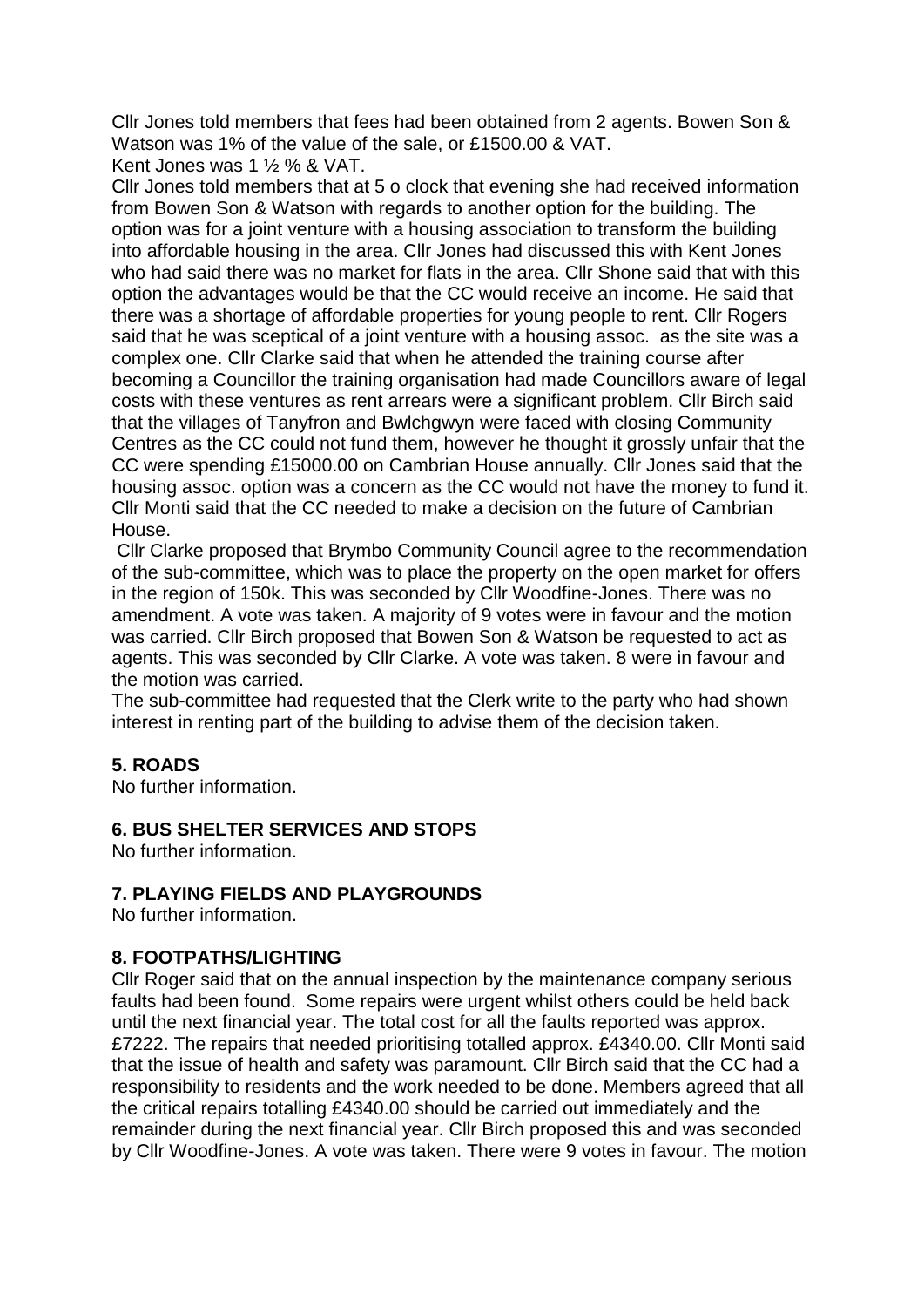was carried. Cllr Rogers said he would contact the maintenance company to arrange this.

#### **9. WAR MEMORIAL**

No further information.

#### **10. PLANNING**

CONSTRUCTIONOF BASEMENT TO PREVIOUSLY APPROVED EXTENSION THE BARN PENTRE SAESON FARM BRYMBO ROAD BWLCHGWYN P/2014/0026-No observations.

FRONT PORCH THE BARN PENTRE SAESON FARM BRYMBO ROAD BWLCHGWYN P/2014/0027-No observations.

#### **11. COMMUNITY CENTRES**

Cllr Kelly made a plea on behalf of the residents of Bwlchgwyn who were actively looking to save the Community Centre. He suggested that a working group be set up with WCBC officers, Community Councillors and representatives of the residents of Bwlchgwyn to move forward with the plan to safeguard the future of the Community Centre in Bwlchgwyn. He said that there was no other facility in the village. He said that a working group or sub-committee was the way forward and that the CC could look at the option of leasing the CC from WCBC. Cllr Jones said that funding was an issue as the group was newly formed and the business plan was centred on the user groups. She said that the residents group who were in the process of putting together a business plan were short of approx. 4.5k and that a request to BCC for a grant was being considered. She said that the business plan would be made available to Community Councillors before the next meeting. Cllr Woodfine-Jones said that looking back at the expenditure of the Tanyfron MUGA and projects in Brymbo this could be the project for the village of Bwlchgwyn. He said that the group had identified a need for a ground source pump and solar panels and these would greatly reduce the running costs of the Community Centre in the future. Cllr Jones requested that the Clerk write to Lawrence Isted at WCBC to confirm that the CC would not be funding the Community Centres, however a contingency fund had been set aside to assist with any group wishing to take over the running of the Community Centre, and to confirm that an agreement had been reached to fund 50% of the running costs of the Lodge Community Centre which amounted to £654.00 for 2014/2015. Cllr Jones said that the land on which the CC was built needed to be re-registered to Brymbo Community Council as it was currently registered to Brymbo Parish Council. Cllr Shone said that the CC needed to apply for an amendment through their solicitors if this was needed. He also said that the group needed to consider employment laws with staff currently employed by WCBC at the CC**.** Cllr Jones said that the group had previously discussed this. Cllr Woodfine-Jones said that the three Bwlchgwyn Councillor's should sit on the new working/subcommittee along with experienced WCBC officers, (who were authorised to make decisions) and members of the newly formed committee. All members were in agreement.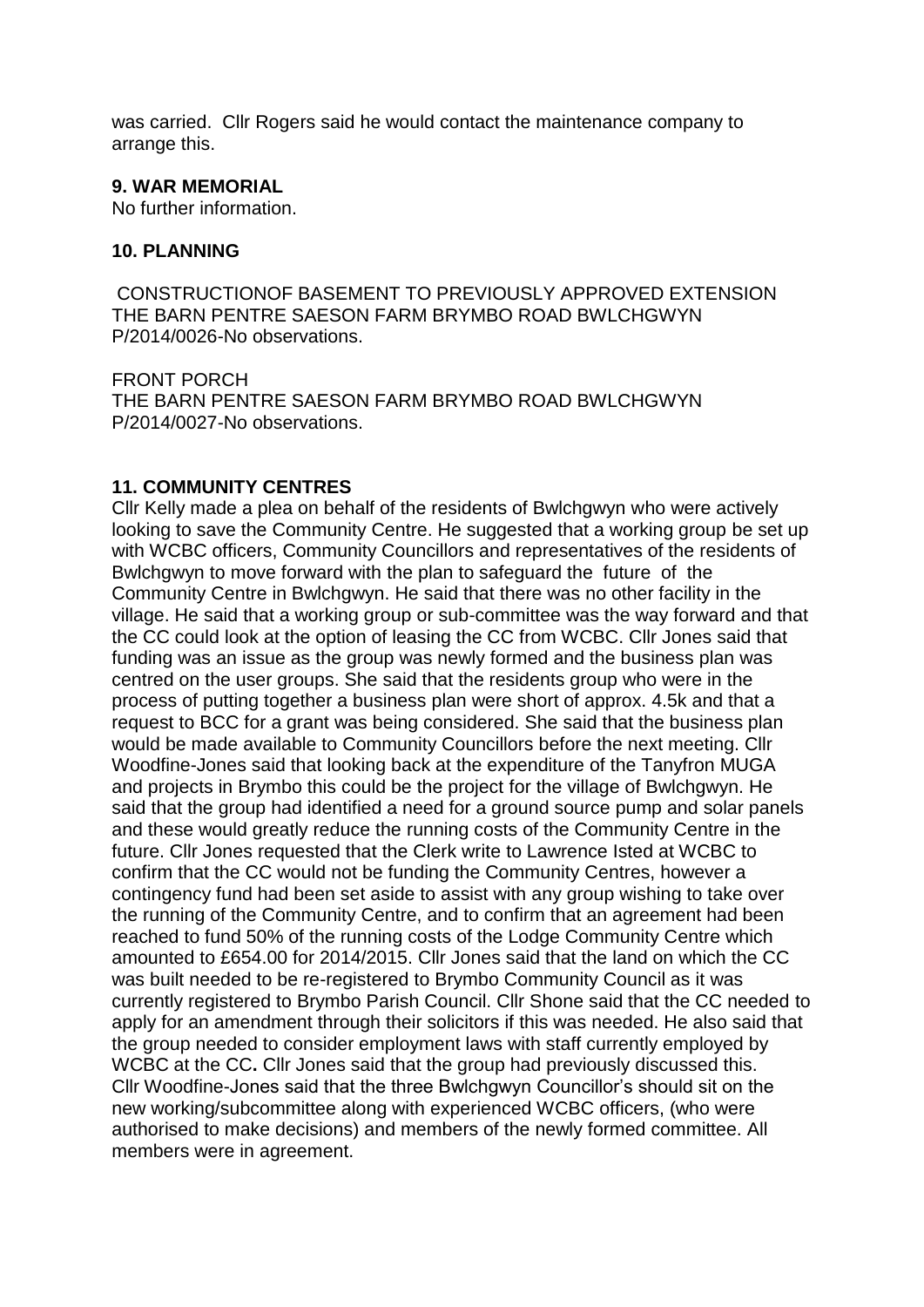Cllr Rogers said that he had attended a public meeting at Tanyfron and was disappointed at comments made alleging that BCC were not willing to help with funding Tanyfron Community Centre. He said no approach had been made to the CC with regards to this matter. He said that unfortunately the meeting had got out of hand and meetings were held within the main meeting. Cllr Birch was disappointed with the way the meeting was Chaired. It was noted that approx. 800 flyers had been distributed throughout the village however approx. 21 people were in attendance. He said that this showed the lack of support there was in the village to save the Community Centre. Cllr Rogers said that the position at the moment was that Tanyfron School were looking to take over the Community Centre and site the nursery and reception classes there. This would be an alternative to building a new classroom. A site meeting was to be held. A comparison was to be made to see if remodelling the Community Centre would be more cost effective than building a new classroom. If this option was approved the school would take over the Community Centre during the day and the Dragons could remain there with the other user groups.

#### **12. BRYMBO VACANCY**

The Clerk said that there had been no request to hold an election and therefore the CC would need to co-opt for the 2 vacancies in the Brymbo ward. Notices would be placed in the notice boards the next day until 3<sup>rd</sup> March 2014. Three applications had been received so far.

## **13. ACCESS TO LAND AT COED Y FELIN**

The Clerk said that she had written to the solicitors to request information as a reply had never been received from the letter sent on the 18 March 2013. The Clerk had been told that the solicitor dealing with this matter had left the practice in the summer and the matter had not been dealt with. Clarification had been asked for on 3 issues.

- 1. If the CC granted right of way to Cllr Shone would the licence be exactly the same as the existing one that was held by another landowner.
- 2. Did the CC need to obtain permission from WCBC before making a decision as the land adjoining belonged to them.
- 3. If members turned down Cllr Shone's request for a right of way bearing in mind a precedent had been set could Cllr Shone legally challenge the decision and what would the consequences be for the CC.

The Clerk had received a reply from the solicitors which answered the above.

- 1. If a right of way was granted to Cllr Shone it would be a Grant of a right of Way and could be transferrable. If a licence was granted it could be revoked. However, if it was dealt with as a right of way it could be specifically agreed and inserted in any document the right of way solely for his purpose, his purpose only and could not be transferred.
- 2. The CC would not necessarily need to obtain permission from WCBC with regard to a right of way across land it owned. The LA would have to be approached by the person wanting the right of way to obtain one across their land. This would be an independent matter.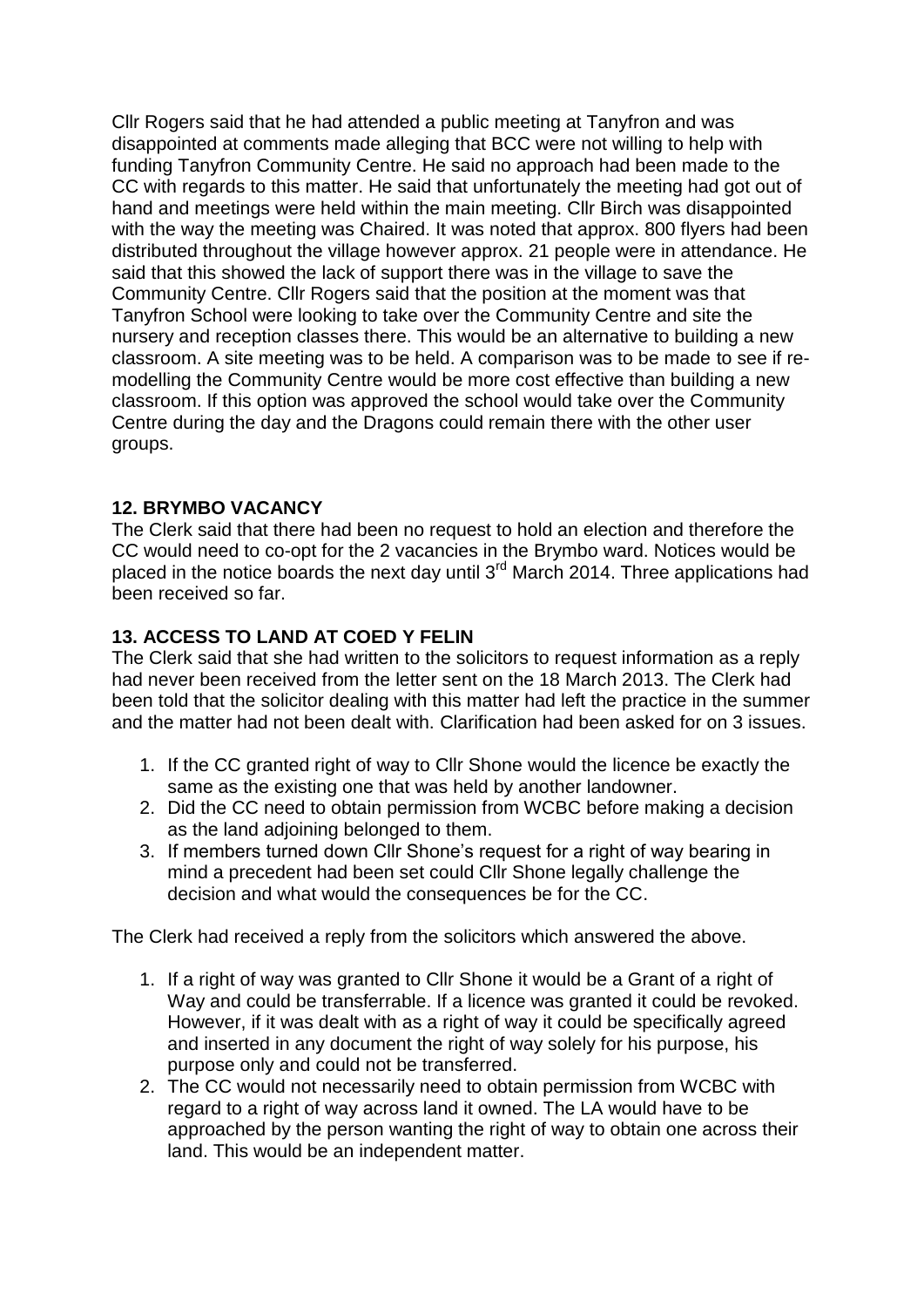3. The solicitor said that he could not see that Cllr Shone could legally challenge a decision turning down his request for a right of way. Each decision was made on merit and because someone else has a right of way it did not mean that the CC had to grant a right of way to anyone else.

Cllr Shone declared an interest and was asked to leave the meeting whilst discussions took place. The Clerk read out the original letter from Cllr Shone which ended with the proposal;

'to exchange rights of way over adjoining land in the respective ownerships of Brymbo Community Council and Mr M Shone in order to provide safe access for emergency and maintenance vehicles to the playing field at Coed Y Felin.'

Members commented on the site meeting which had taken place approx. 18 months ago, where Councillors were taken to the site and were able to assess the land concerned. Angry residents had met with Councillors and handed the Chairman letters of objections and a petition. The residents were concerned that trees would be felled over a large area of land if Cllr Shone cleared the land in question. Cllr Rogers said that WCBC were happy with the current access. Cllr Monti said that at the site meeting there was a great deal of controversy from the residents who were in attendance and they were concerned that heavy machinery would be used on the land. Cllr Rawlinson said that if the residents did not want this then the CC had a duty to take on board their views as members were elected to serve the electorate. Cllr Monti said that the residents were adamant that they did not want any trees cut on the land. Cllr Birch said that it was up to members to make a decision on the proposal. Cllr Jones said she was mindful that councillors should represent the residents of community. Cllr Birch said that it was clear at the site meeting that the residents did not want the safe access proposed. Cllr J Clarke proposed that if the residents of the area did not want the access then the CC should decline Cllr Shone's proposal. This was seconded by Cllr Jones. A vote was taken. There were 8 votes in favour and 1 abstention. The motion was carried. The Clerk agreed to write to Cllr Shone with the decision.

#### **14. CORRESPONDENCE**

FREEDOM NWP POWER MAYOES CHARITY DINNER ROMACK SERVICES NIGEL GRIFFITHS MOWING SERVICES NIGHTINGALE HOUSE NEWS WALK FOR LIFE KIDNEY WALES FOUNDATION WELSH GOVERNMENT MARINE PLANNING TEAM SLCC SERVICE CHANGES EFFECT ON LOCAL COUNCILS APPLICATION FOR A DEFINITIVE MAP MODIFICATION ORDER TO DOWNGRADE BRYMBO 12 FROM A BRIDLEWAY TO A FOOTPATH